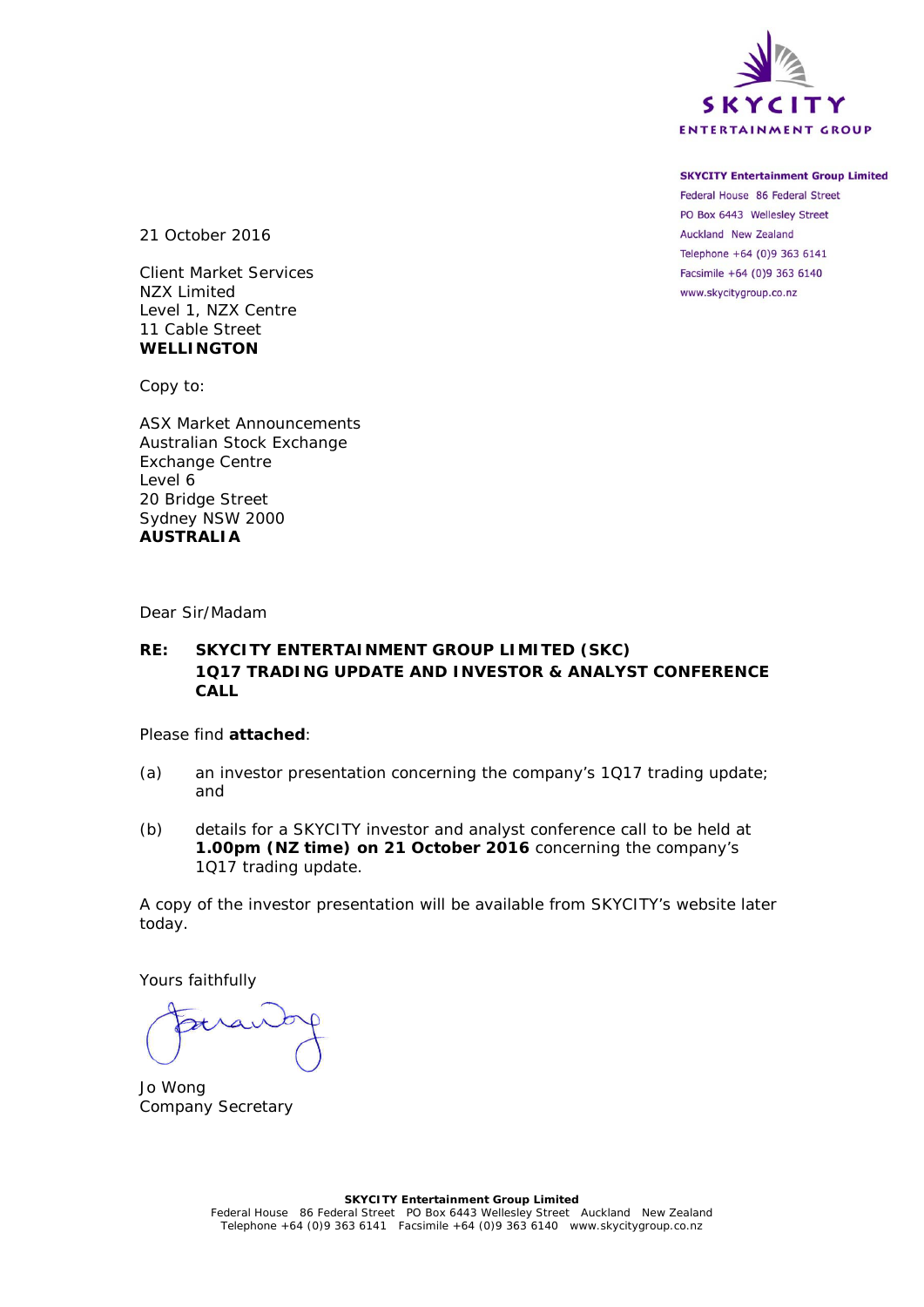## SKYCITY Entertainment Group Limited

## 1Q17 Trading Update 21 October 2016

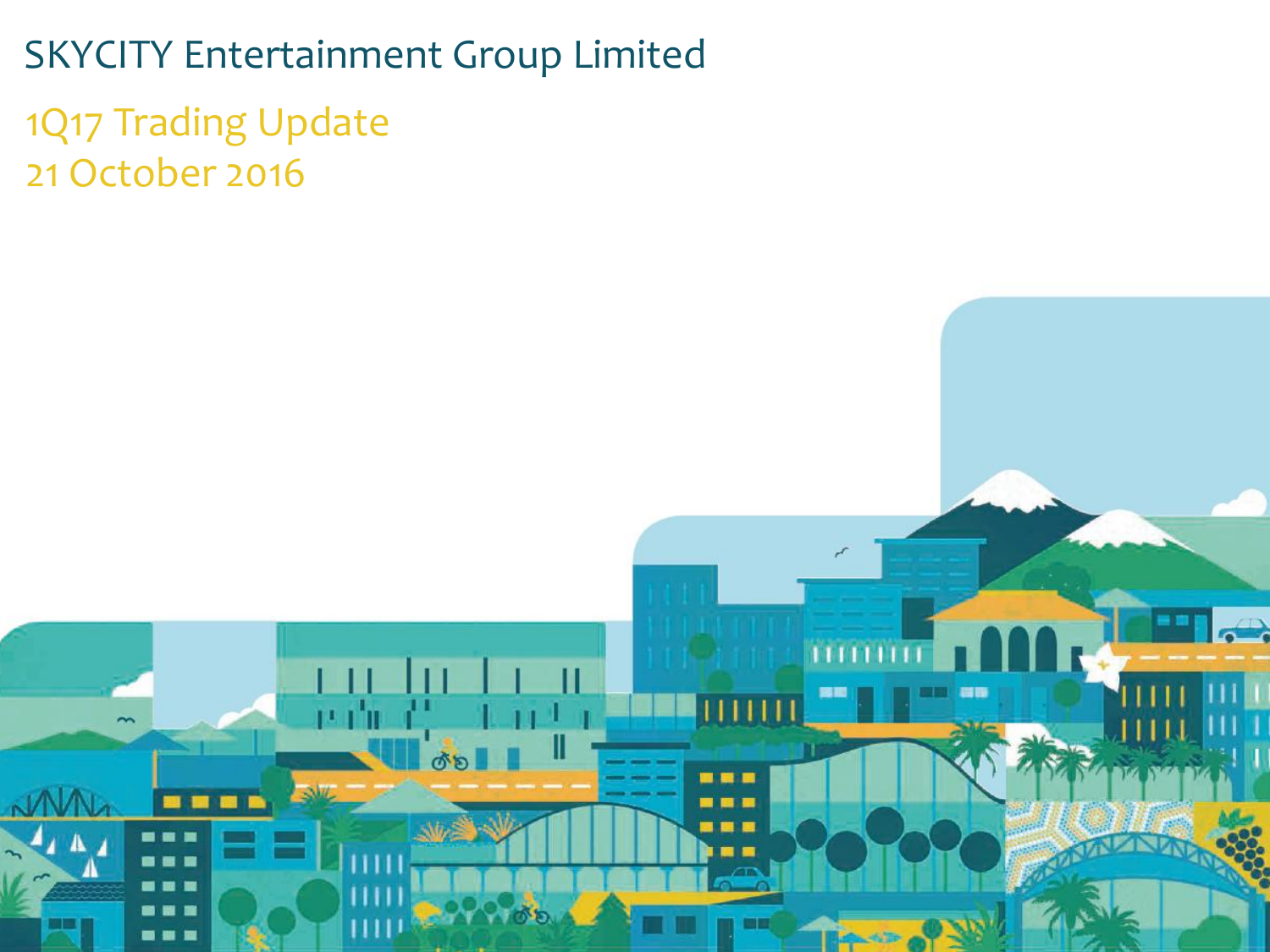

- All information included in this presentation is provided as at 21 October 2016
- **This presentation includes a number of forward-looking statements. Forward-looking statements,** by their nature, involve inherent risks and uncertainties. Many of those risks and uncertainties are matters which are beyond SKYCITY's control and could cause actual results to differ from those predicted. Variations could either be materially positive or materially negative
- **This presentation has not taken into account any particular investors investment objectives or** other circumstances. Investors are encouraged to make an independent assessment of SKYCITY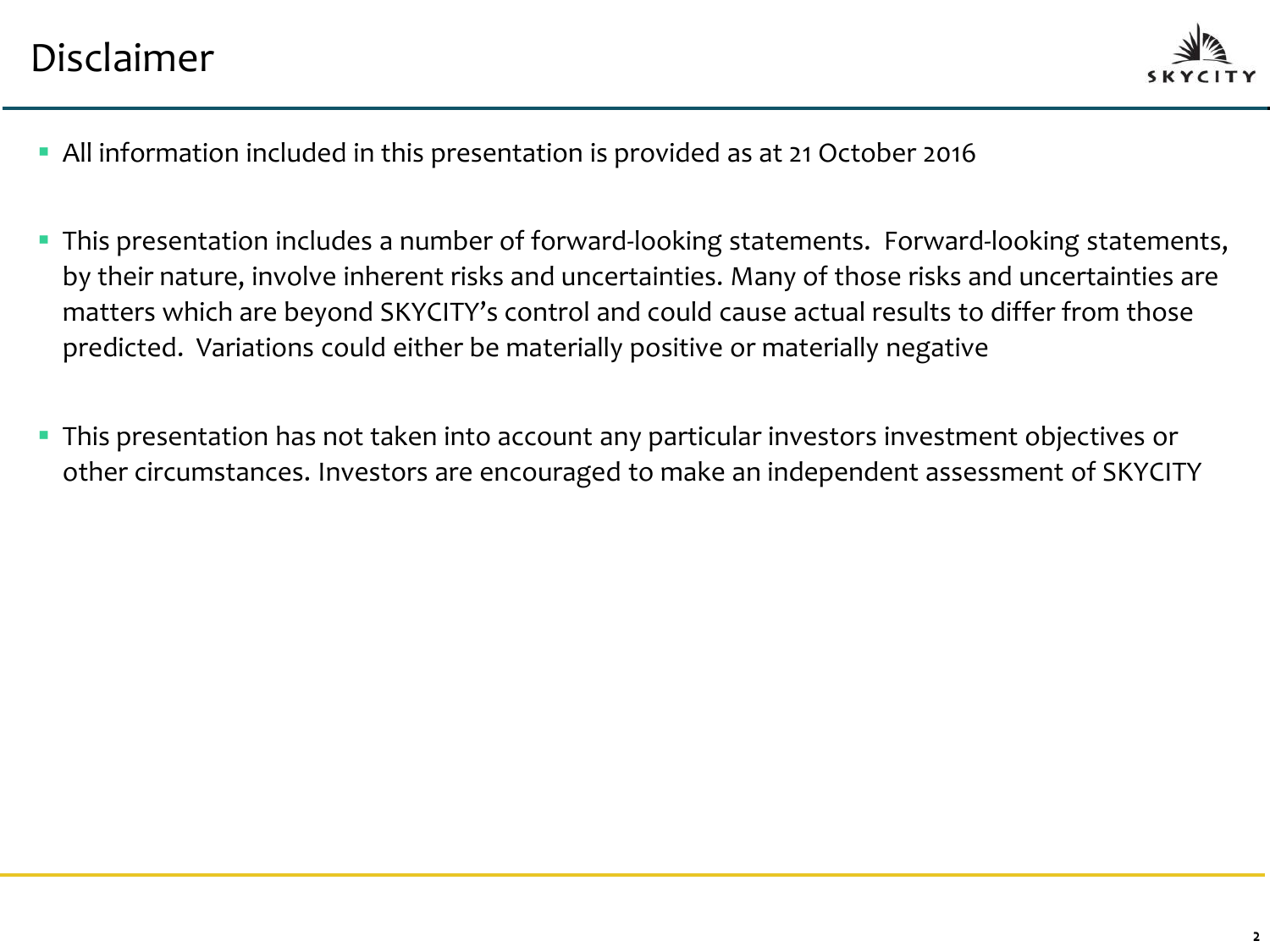

- Average NZD/AUD cross-rate for 1Q17 of 0.948 (1Q16: 0.898)
- Revenue (incl Gaming GST), calculated as gaming win (incl GST) plus non-gaming revenue (excl GST), is shown to facilitate Australasian comparisons
- Normalised revenue is adjusted for International Business ("IB") at the theoretical win rate of 1.35% versus an actual win rate of 1.29% in 1Q17 (1Q16: 0.91%)
- **Totals, subtotals and percentages may not agree due to rounding**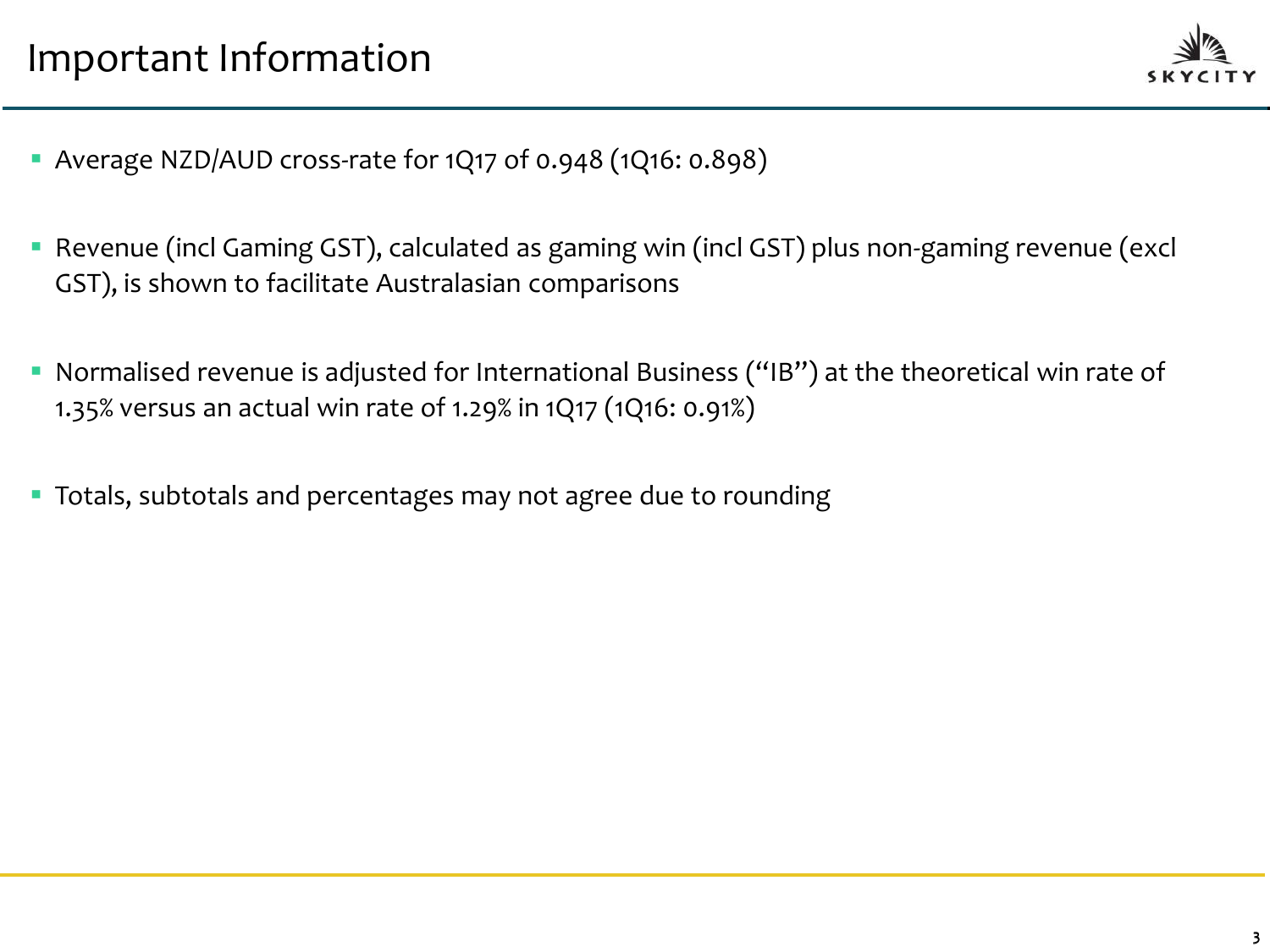## 1Q17 Update – Group Revenue By Business Unit



|                                                               | <b>1Q17</b><br>$\frac{1}{2}$ | <b>1Q16</b><br>$\frac{2}{3}$ | <b>Movement</b><br>$\%$ |
|---------------------------------------------------------------|------------------------------|------------------------------|-------------------------|
| <b>New Zealand (excl IB)</b>                                  |                              |                              |                         |
| Auckland<br>$\mathcal{L}_{\mathcal{A}}$                       | 134.0                        | 135.4                        | $(1.0\%)$               |
| Hamilton<br>$\mathcal{L}_{\mathcal{A}}$                       | 15.0                         | 13.5                         | 11.1%                   |
| Combined Queenstown / Other                                   | 3.0                          | 3.5                          | (14.3%)                 |
| <b>Total New Zealand</b>                                      | 152.0                        | 152.4                        | (0.3%)                  |
| Australia (excl IB)                                           |                              |                              |                         |
| Adelaide<br>$(A\overline{S})$<br>$\mathcal{L}_{\mathcal{A}}$  | 39.1                         | 39.1                         | 0.0%                    |
| $(A\dot{\varsigma})$<br>Darwin<br>$\mathcal{L}_{\mathcal{A}}$ | 32.5                         | 35.0                         | (7.2%)                  |
| Total Australia (A\$)                                         | 71.6                         | 74.1                         | (3.4%)                  |
| Total Australia (NZ\$)                                        | 75.8                         | 82.5                         | (8.2%)                  |
| <b>Normalised IB Revenue</b>                                  | 34.3                         | 43.0                         | (20.2%)                 |
| <b>Group Normalised Revenue</b>                               | 262.1                        | 277.9                        | (5.7%)                  |
| IB adjusted to actual win rate $(\%)$                         | (1.4)                        | (13.9)                       | <b>NA</b>               |
| <b>Group Reported Revenue</b>                                 | 260.7                        | 264.0                        | (1.3%)                  |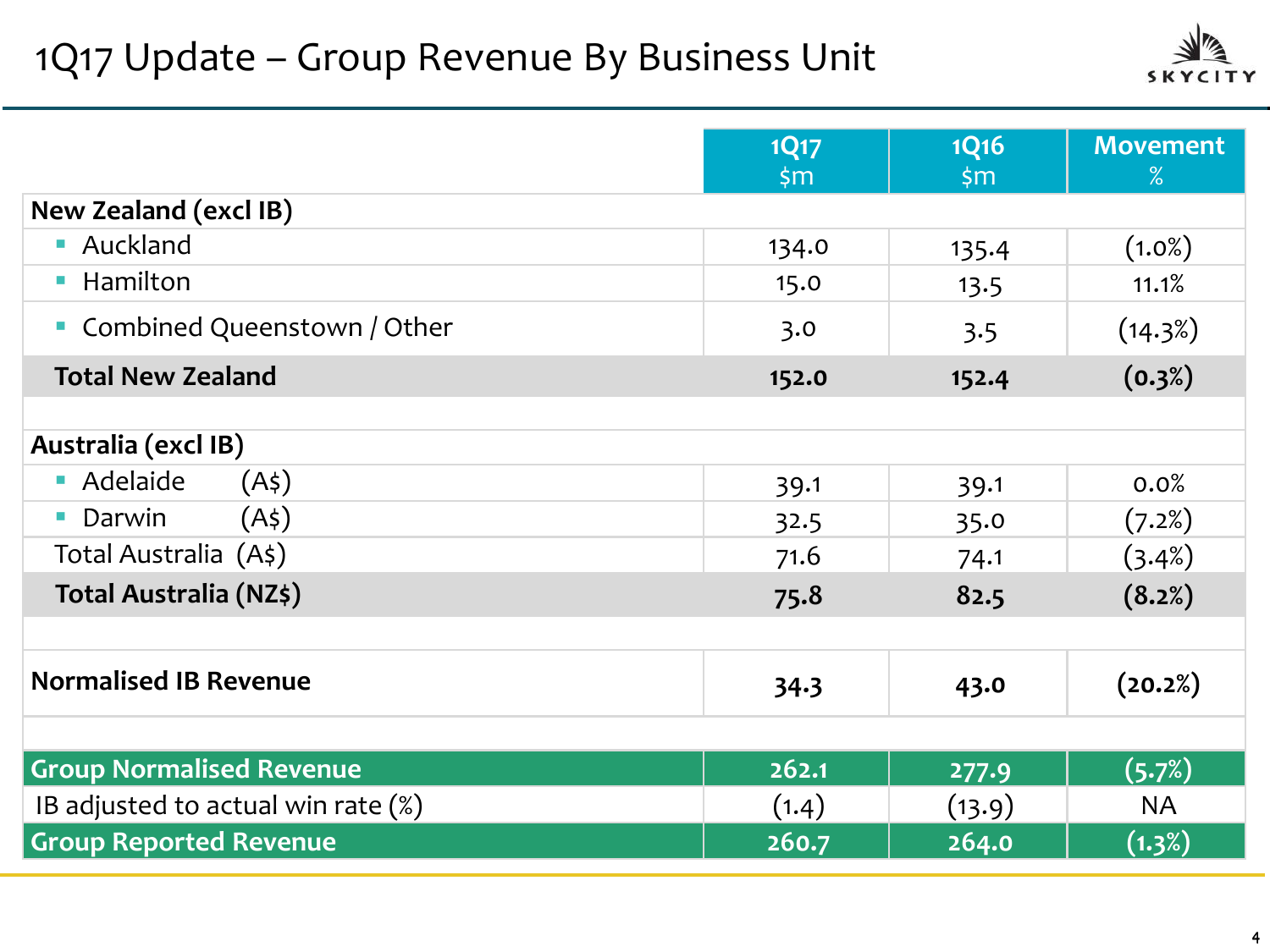

#### **Group**

- Disappointing 1Q17 with group normalised revenue down \$16m or 5.7% vs. pcp
- Main drivers of revenue performance were below-trend Auckland gaming activity and IB turnover, ongoing difficult trading conditions in Darwin and appreciation of the NZ\$ vs. A\$
- Group reported revenue down 1.3% due to above factors and improved win rate on IB play

## **New Zealand (Revenue (excl IB)** (0.3%))

- Auckland revenue down 1.0% due to weaker gaming revenue offset by growth in non-gaming revenue
- Gaming revenue in Auckland weaker due to lower-than-expected gaming visitation, reduced activity from premium players, new automated table games not being fully deployed and lower hold percentage on tables
- Hamilton revenue up 11.1% due to increased gaming activity and higher F&B covers from new 'City Co-Op' outlets

## Australia (Revenue (excl IB) (8.2%))

- Adelaide revenue flat vs. pcp with no material change in local gaming revenue and EGM market share
- Darwin revenue down 7.2% due to continued difficult local economic conditions and increased EGM capacity in pubs & clubs (up 30% since June 2015)
- \$5m impact on normalised revenue due to appreciation of NZ\$ vs. A\$

### **International Business (Normalised Revenue (20.2%))**

- IB turnover and normalised revenue down 20.2% due to fewer trips than expected from larger VIP customers
- **IMPROVED WILL THE SET OF THE PERIOD OF 1.29%**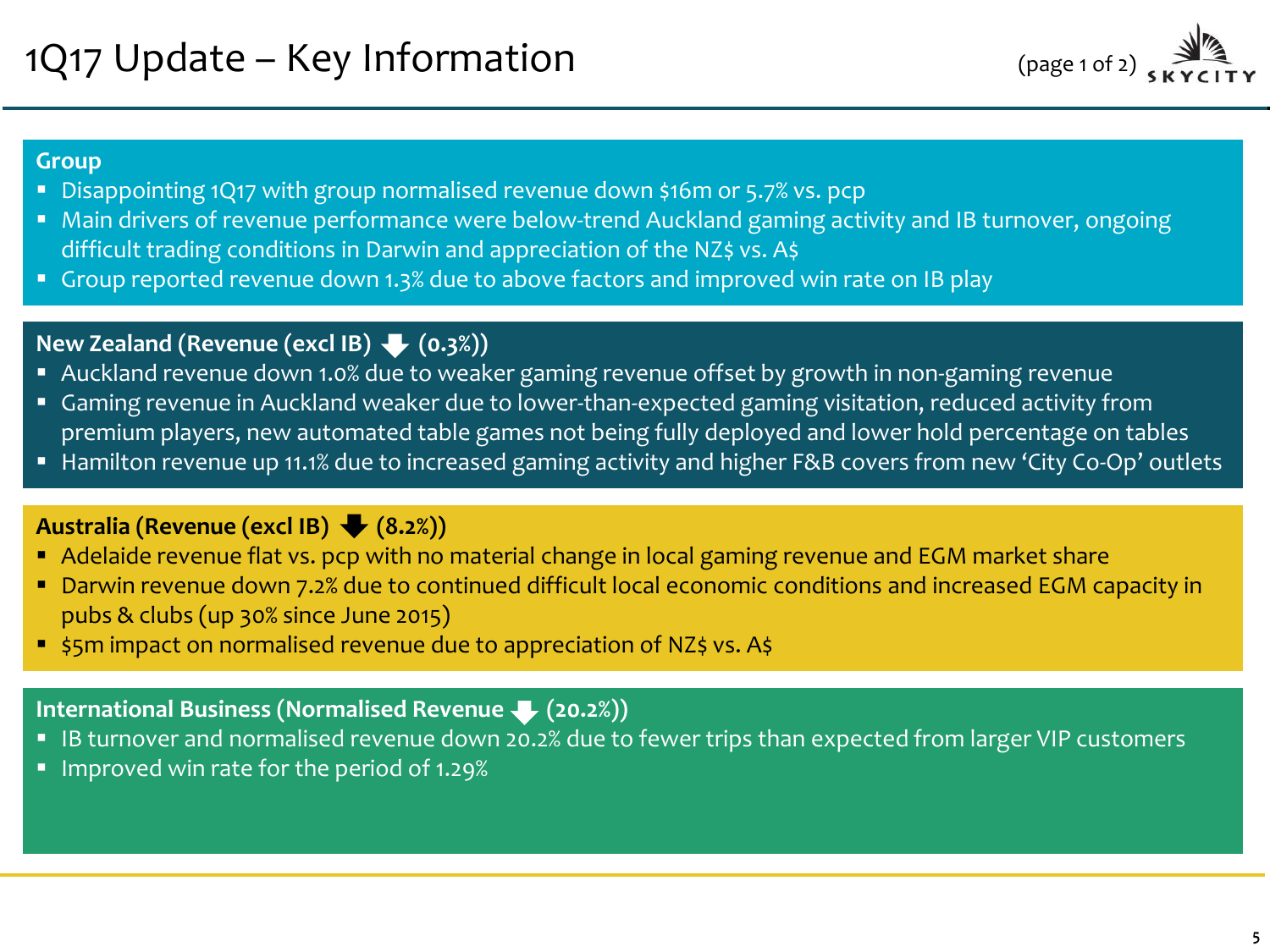

### **Other Financial Results**

- Group EBITDA margin down slightly reflecting decrease in revenue, especially in Darwin and IB
- Corporate costs, normalised net interest, normalised D&A and effective tax rate broadly in-line with expectations and previous market guidance

### **Major Growth Projects**

- NZICC and Hobson St hotel projects progressing well excavation around 35% complete and capex remains onbudget
- Further progress on the Adelaide expansion project early works underway with SA Government and detailed design for main construction works continuing

### **Capital Expenditure**

- No change to previous market guidance for FY17 capex or future capex profile for major growth projects
- Work on new Cantonese restaurant in Auckland due to commence in November 2016 and scheduled to be completed in April 2017

### **Board and Management**

- Two new non-executive directors, Jennifer Owen and Murray Jordan, to be appointed subject to regulatory approvals
- Luke Walker appointed as GM of Adelaide Casino, effective from May 2017 Mr Walker is currently Executive GM
	- Gaming Machines at Crown Melbourne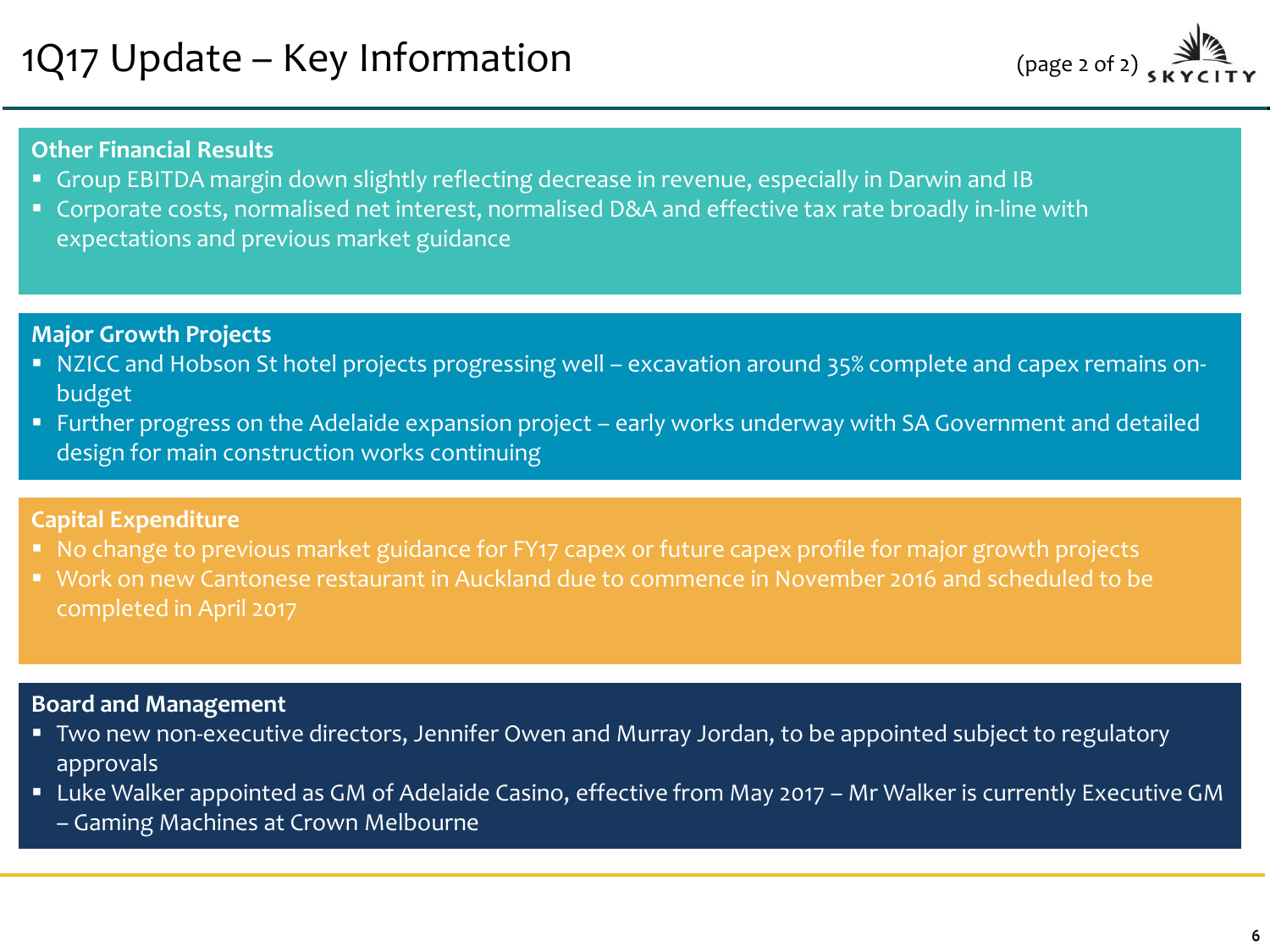# 1Q17 Update – International Business Update  $_{(page 1 of 2)}$



- SKYCITY is closely monitoring recent events concerning Crown employees being detained by Chinese authorities
- SKYCITY does not have an office in China or any China-based employees, but does engage independent contractors in China who help manage customer relationships from time-to-time
- SKYCITY is confident that its contractors comply with all relevant laws and regulations in China
- **None of SKYCITY's contractors have been questioned or detained as part of this investigation**
- Financial impact of this situation remains highly uncertain, but is likely to be adverse over the short-to-medium term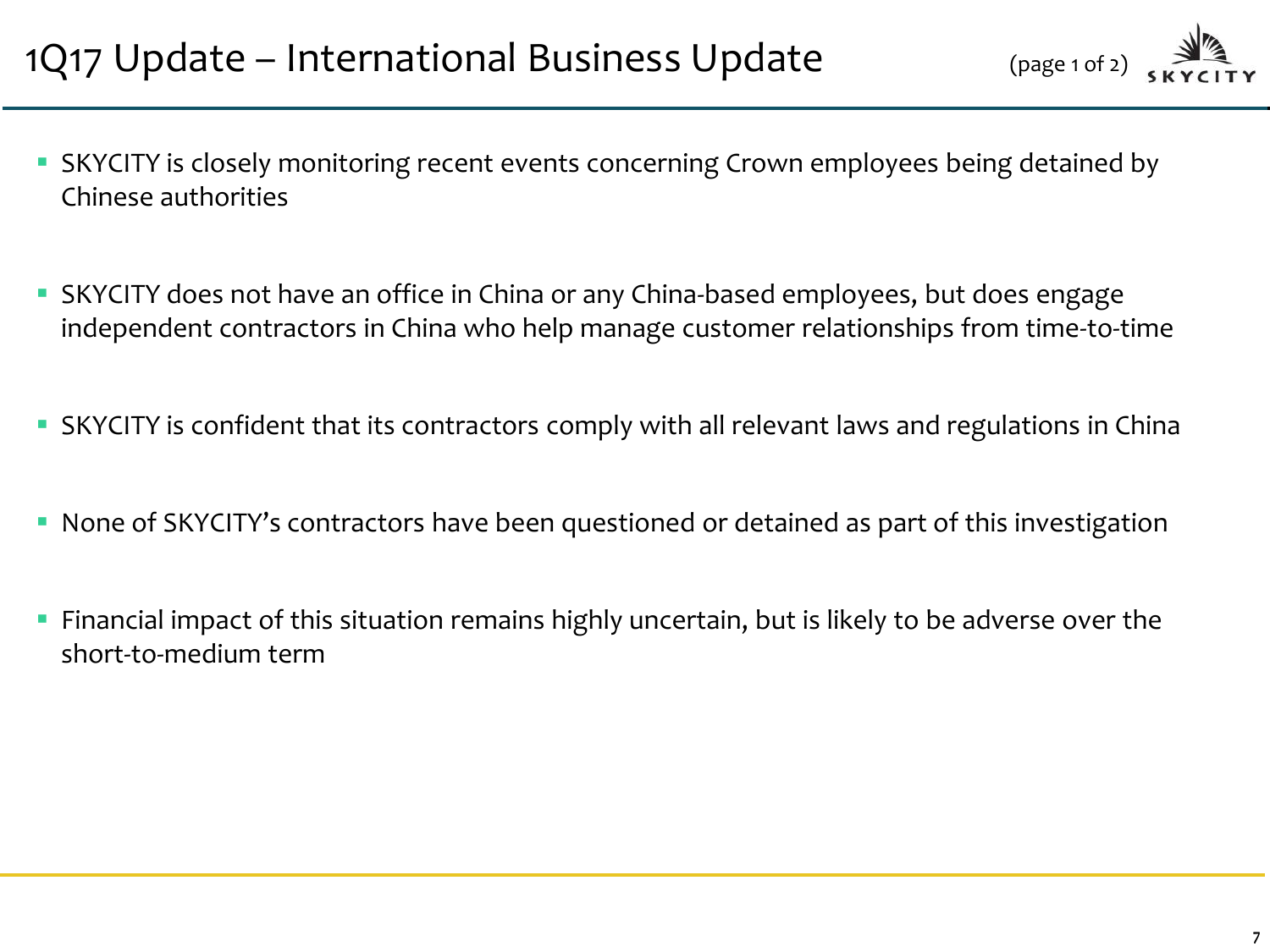

- As previously advised to the market, SKYCITY confirms that in FY16:
	- IB represented 15% of group normalised revenue and 10% of group normalised EBITDA
	- SKYCITY had ~9% market share of total IB turnover in Australia and NZ
	- ~50% of total group turnover was from Chinese customers
	- ~65% of total group turnover was from direct relationships with VIP customers, with the balance from junkets
- **Dur continued focus on direct VIP customer relationships and conservative approach to credit are** expected to mitigate adverse impacts from the Crown situation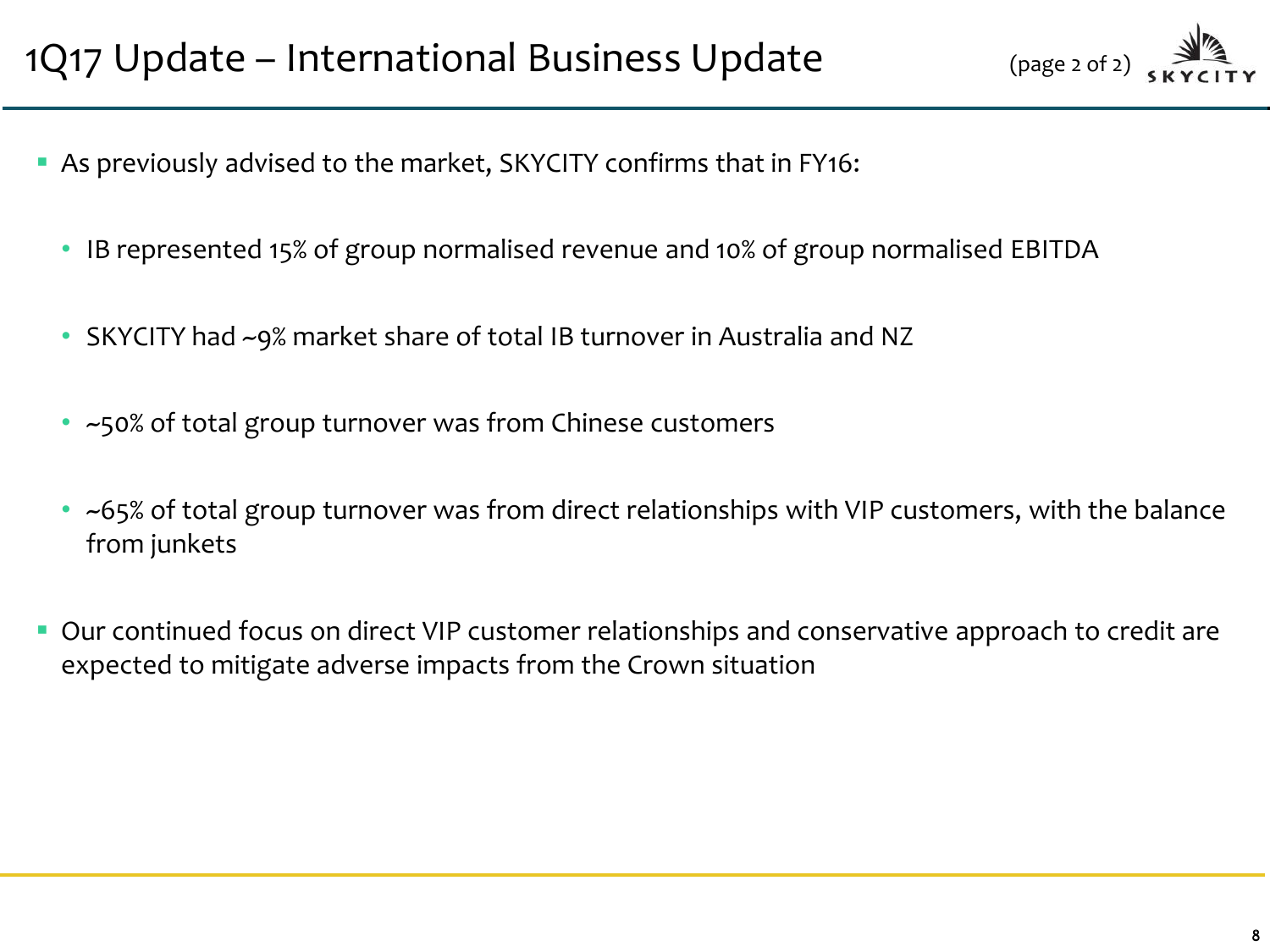

- Auckland to return to growth for the remainder of FY17
- **Hamilton to continue to trade strongly, underpinned by increased gaming activity**
- Adelaide to remain stable, with limited near-term upside in local gaming revenue
- Challenging trading conditions to persist in Darwin over the near-term
- **IF IB activity to weaken further following recent developments in China**
- **Continue to believe in the significant growth opportunity afforded by major growth projects in** Auckland and Adelaide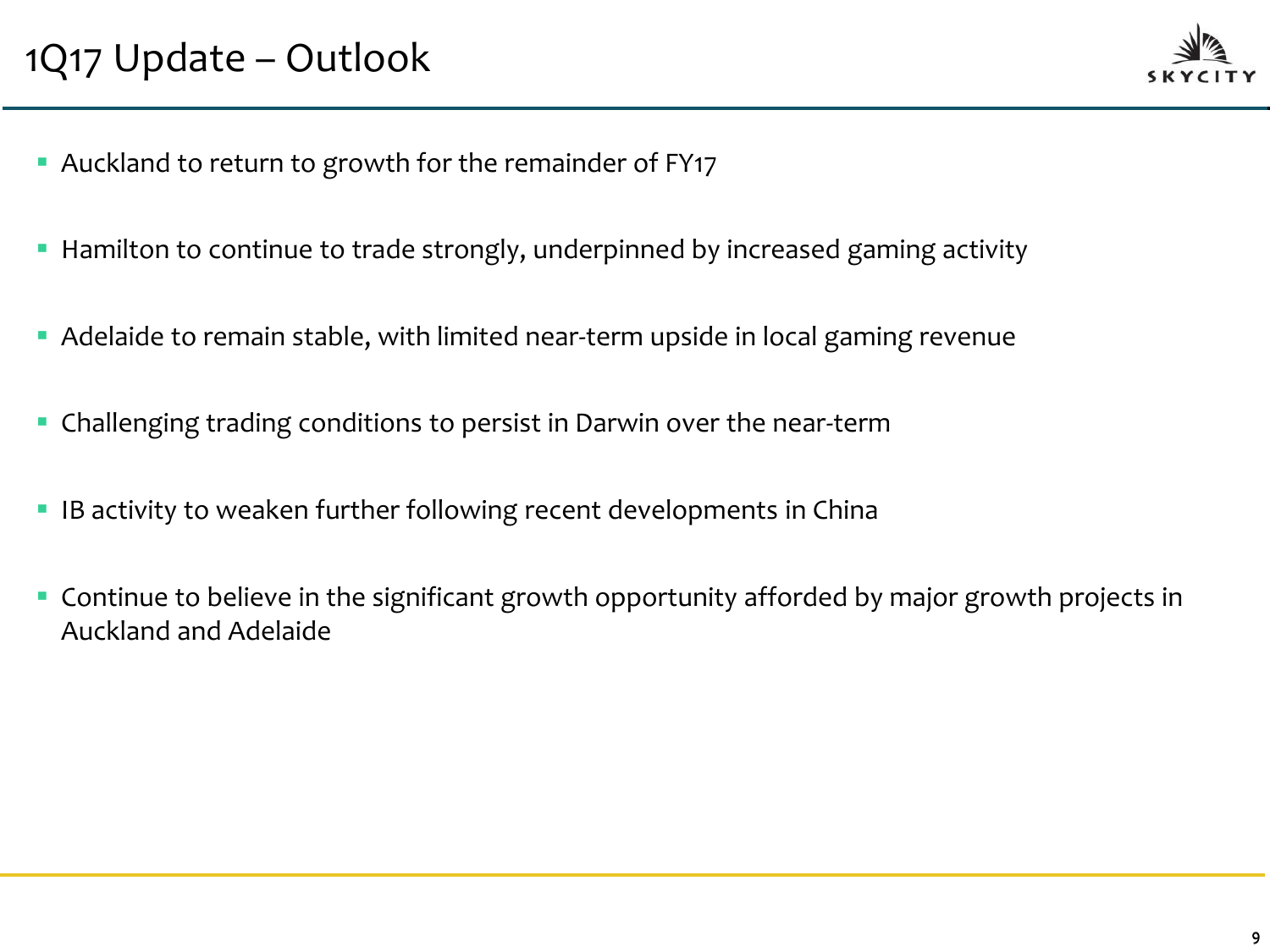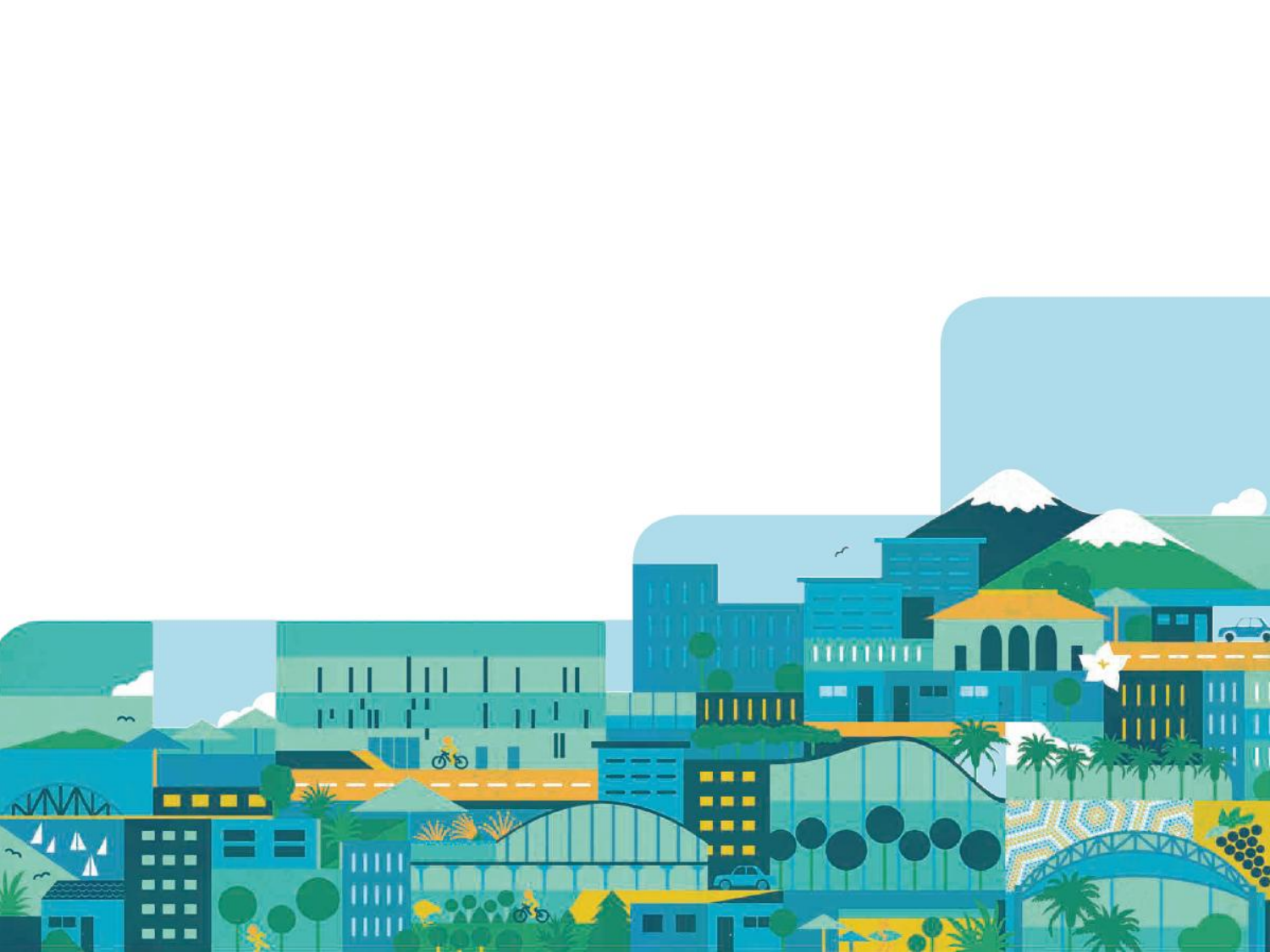

**SKYCITY Entertainment Group Limited** Federal House 86 Federal Street PO Box 6443 Wellesley Street Auckland New Zealand Telephone +64 (0)9 363 6141 Facsimile +64 (0)9 363 6140 www.skycitygroup.co.nz

21 October 2016

#### **SKYCITY ENTERTAINMENT GROUP LIMITED 1Q17 TRADING UPDATE**

SKYCITY Entertainment Group Limited ("SKYCITY") will host a teleconference call for financial media, analysts, institutional investors and fund managers at **1pm NZ time** (11am Australian Eastern time) today concerning its 1Q17 trading update.

On this call, John Mortensen, Interim CEO, and Rob Hamilton, CFO, will present the key information of the trading update and provide an overview of the status of SKYCITY's major growth projects. Following the presentation there will be a brief opportunity for Q&A.

A replay of the teleconference call will be made available and shall be posted both on the SKYCITY corporate website (link: [https://www.skycityentertainmentgroup.com/\)](https://www.skycityentertainmentgroup.com/) in addition to being accessible via Nasdaq, our communications provider, later in the day. A transcript of the call will also be made available upon request.

Dial-in instructions for both the teleconference call and the replay are set out in Appendix 1 to this letter.

Yours sincerely

Ben Kay Investor Relations & Corporate Development Manager **SKYCITY Entertainment Group Limited**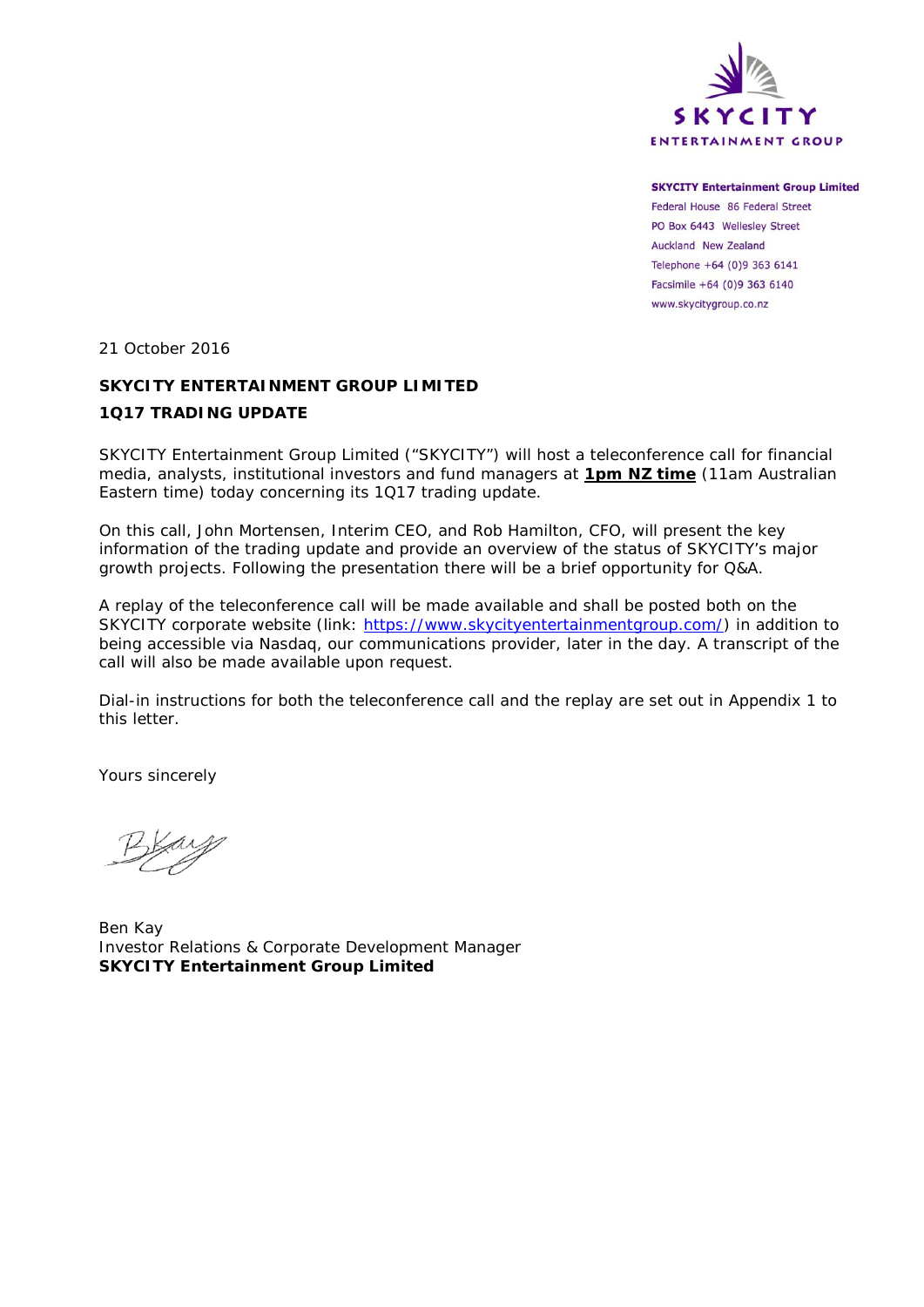#### *Appendix 1*

#### **Teleconference Call Instructions**

You can participate in the teleconference call by dialling one of the following numbers:

| <b>Australia Toll Free:</b>           | 1800 558 698        |  |
|---------------------------------------|---------------------|--|
| <b>Alternate Australia Toll Free:</b> | 1800809971          |  |
| Australia Local:                      | 02 9007 3187        |  |
| <b>New Zealand Toll Free:</b>         | 0800 453 055        |  |
| <b>NZ Local (Auckland):</b>           | 09 929 1687         |  |
| <b>NZ Local (Wellington):</b>         | 04 974 7738         |  |
| NZ Local (Christchurch):              | 03 974 2632         |  |
| <b>China Wide:</b>                    | 4001 200 659        |  |
| Belgium:                              | 0800 72 111         |  |
| Canada:                               | 1855 8811 339       |  |
| <b>France:</b>                        | 0800 913 848        |  |
| Germany:                              | 0800 182 7617       |  |
| Hong Kong:                            | 800 966 806         |  |
| India:                                | 0008 0010 08443     |  |
| Indonesia:                            | 001 803 019 3275    |  |
| Ireland:                              | 1800 948 625        |  |
| Italy:                                | 800 793 500         |  |
| Japan:                                | 0053 116 1281       |  |
| Malaysia:                             | 1800 816 294        |  |
| <b>Netherlands:</b>                   | 0800 020 0715       |  |
| Norway:                               | 800 69 950          |  |
| <b>Philippines:</b>                   | 1800 1110 1462      |  |
| Singapore:                            | 800 101 2785        |  |
| <b>South Korea:</b>                   | 00 798 142 063 275  |  |
| Sweden:                               | 020 791 959         |  |
| <b>South Africa:</b>                  | 0800 999 976        |  |
| Switzerland:                          | 0800 820 030        |  |
| Taiwan:                               | 008 0112 7397       |  |
| Thailand:                             | 001800 156 206 3275 |  |
| UAE:                                  | 8000 3570 2705      |  |
| <b>United Kingdom:</b>                | 0800 051 8245       |  |
| <b>United States:</b>                 | (855) 881 1339      |  |
| <b>US Local (New York):</b>           | (914) 202 3258      |  |
| <b>US Local (Los Angeles):</b>        | (909) 235 4020      |  |
| US Local (Chicago):                   | (815) 373 2080      |  |

After dialling-in you will be greeted by the operator and asked for the **CONFERENCE ID.** Once this has been quoted, you will then be asked for your name, company and the country you are calling from.

#### **CONFERENCE ID: 120819**

We would ask that you dial into the conference **5 to 10 minutes** before the call is scheduled to take place. The call will be closed off at 1pm and we will not accept late entrants.